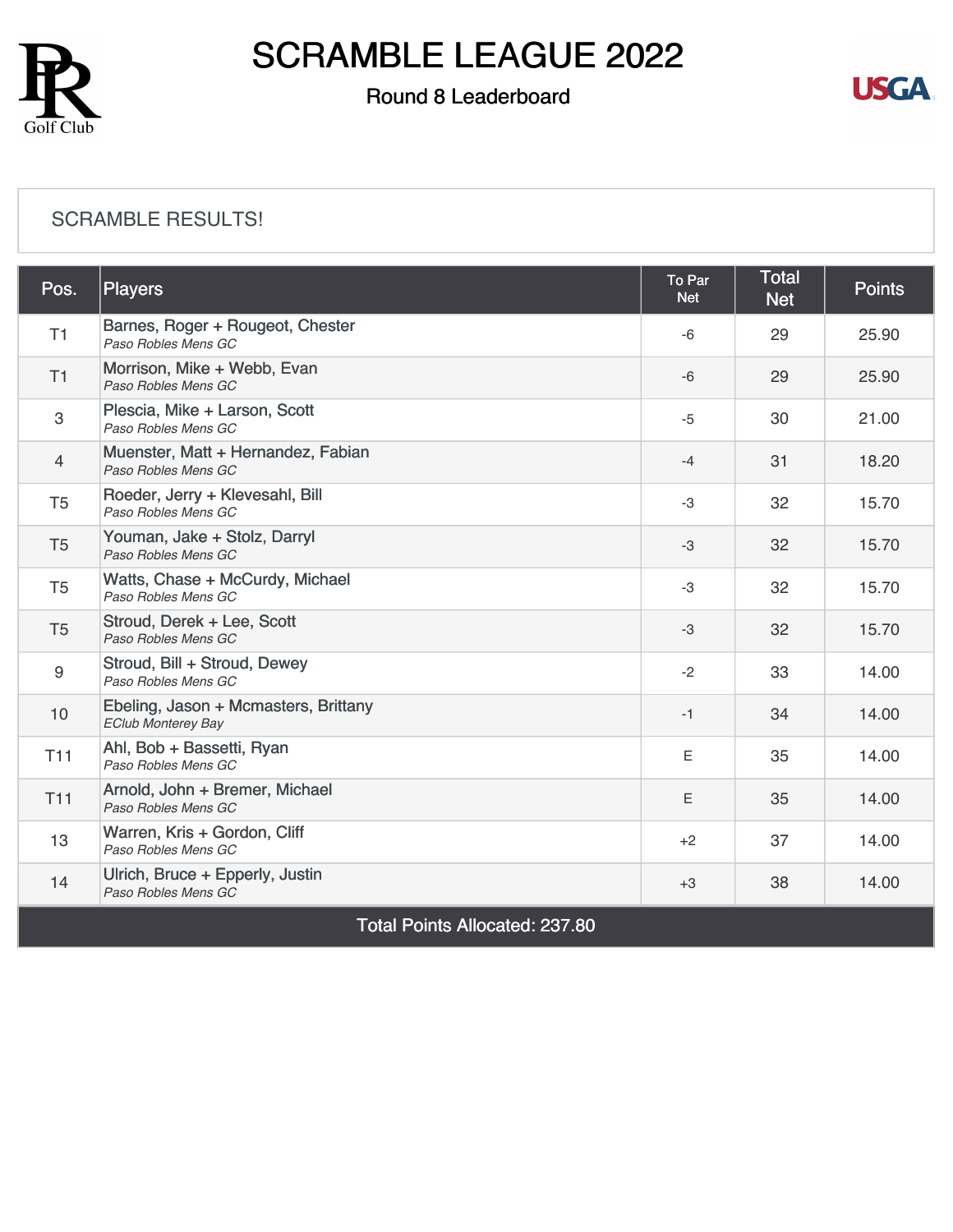

### Round 8 Leaderboard



#### [GROSS SKINS!](https://cdn2.golfgenius.com/v2tournaments/8407982326956474287?called_from=&round_index=8)

| <b>Players</b>                                          | <b>Skins</b> | <b>Purse</b> | <b>Details</b> |  |  |  |
|---------------------------------------------------------|--------------|--------------|----------------|--|--|--|
| Barnes, Roger + Rougeot, Chester<br>Paso Robles Mens GC |              | \$65.00      | Birdie on 6    |  |  |  |
| Morrison, Mike + Webb, Evan<br>Paso Robles Mens GC      |              | \$65.00      | Birdie on 9    |  |  |  |
| Total Purse Allocated: \$130.00                         |              |              |                |  |  |  |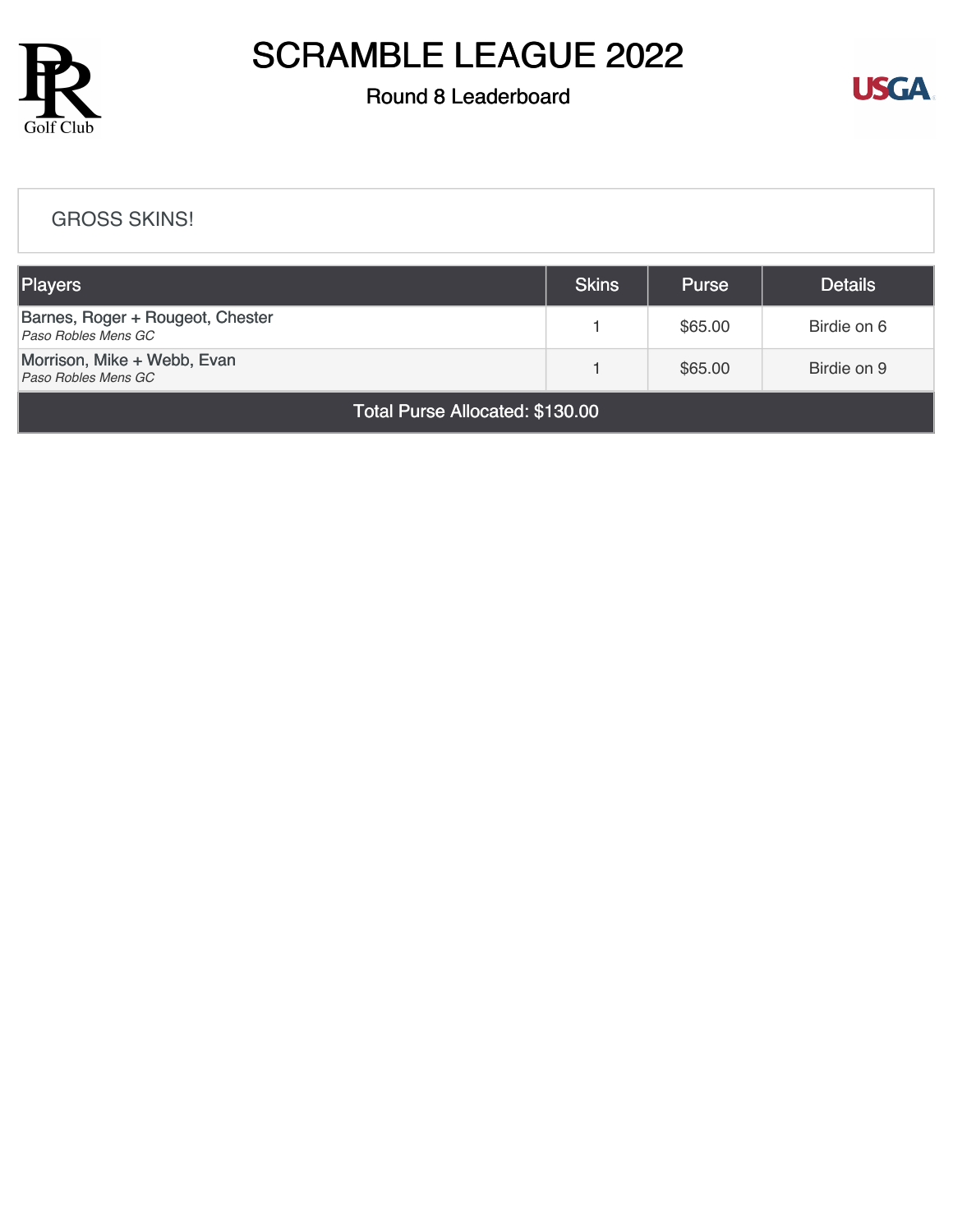

### Round 8 Leaderboard



#### [NET SKINS!](https://cdn2.golfgenius.com/v2tournaments/8407983289733791664?called_from=&round_index=8)

| <b>Players</b>                                          | <b>Skins</b> | <b>Purse</b> | <b>Details</b> |  |  |  |
|---------------------------------------------------------|--------------|--------------|----------------|--|--|--|
| Barnes, Roger + Rougeot, Chester<br>Paso Robles Mens GC |              | \$130.00     | Eagle on 6     |  |  |  |
| Total Purse Allocated: \$130.00                         |              |              |                |  |  |  |